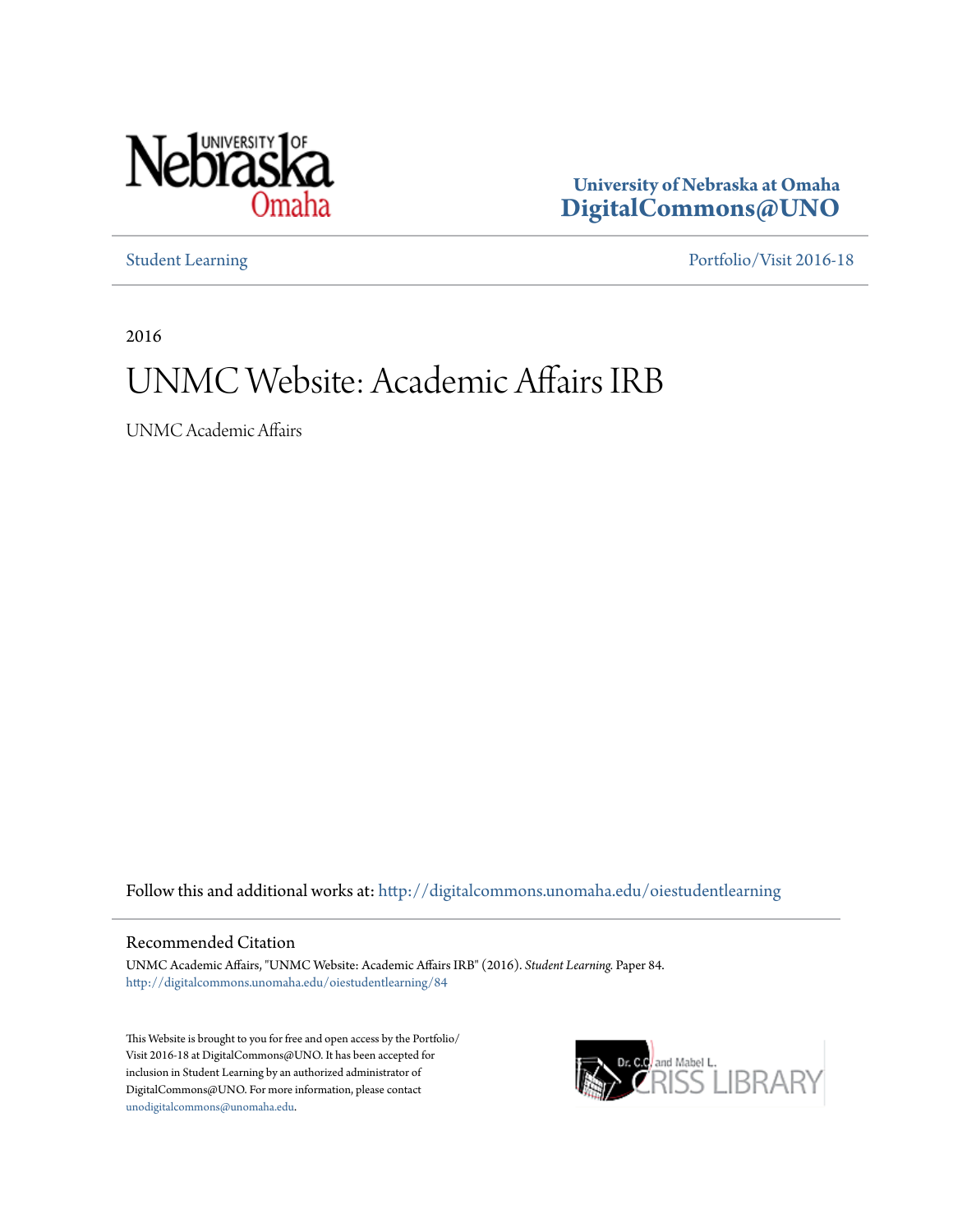

**MENU** 

# **ACADEM IC AFFAIRS**  INSTITUTIONAL REVIEW BOARD (IRB)



## Contact Us

**Mailing Address Institutional Review Board**  University of Nebraska Medical *Center*  987830 Nebraska Medical **Center**  Omaha, NE 68198-7830 Phone Number (402) 559-6463

#### **Email**

**Map** 

Staff Contacts

Social Links



In accordance with Health and Human Services Regulations for Protection of Human Subjects (45 CFR 46), an Institutional Review Board (IRB) composed of members from a variety of scientific disciplines and individuals from the community, assists investigators in the protection of the rights and welfare of human subjects.

The University of Nebraska Medical Center (UNMC) IRB was established to assure the protection of all human subjects in research projects conducted by anyone on the premises of UNMC, Nebraska Medicine, Nebraska Medicine - Bellevue, Children's Hospital & Medical Center (CH&MC), and the University of Nebraska at Omaha (UNO). In addition, the IRB has oversight for all research that is conducted elsewhere by faculty, students, staff, or other representatives of these institutions.

The IRB also serves to facilitate valuable human subject research, as well as, protect the investigator and the institutions through a comprehensive review process. All human subject research projects must be reviewed and approved by the IRB prior to initiation and then conducted in full compliance with the federal regulations and institutional policies.

*HRPPAccreditation Expiration Date: October 16, 2018* 

# For Research Subjects

Your Rights

What You Need to Know Before Participating

Report a Research Problem or Complaint

Research Subject Advocate

# For Researchers

Policies & Procedures Manual

IRB Online Application

CITI Website

Adverse Events

Adult IRB Full Board Deadlines

PedslRB Full Board Deadlines

Institutional Animal Care & Use Committee (IACUC)

Institutional Biosafety Committee (IBC)

Sponsored Programs Administrations (SPA)

## Have You Heard?

Register for Chesapeake IRB **Training** 

## **BREAKTHROUGHS** FOR LIFE. Explore Quick Links

University of Nebraska Medical Center **About Us** About Us Intranet

UNMC.edu Blackboard

Follow Us **f D**  ..,, **m**